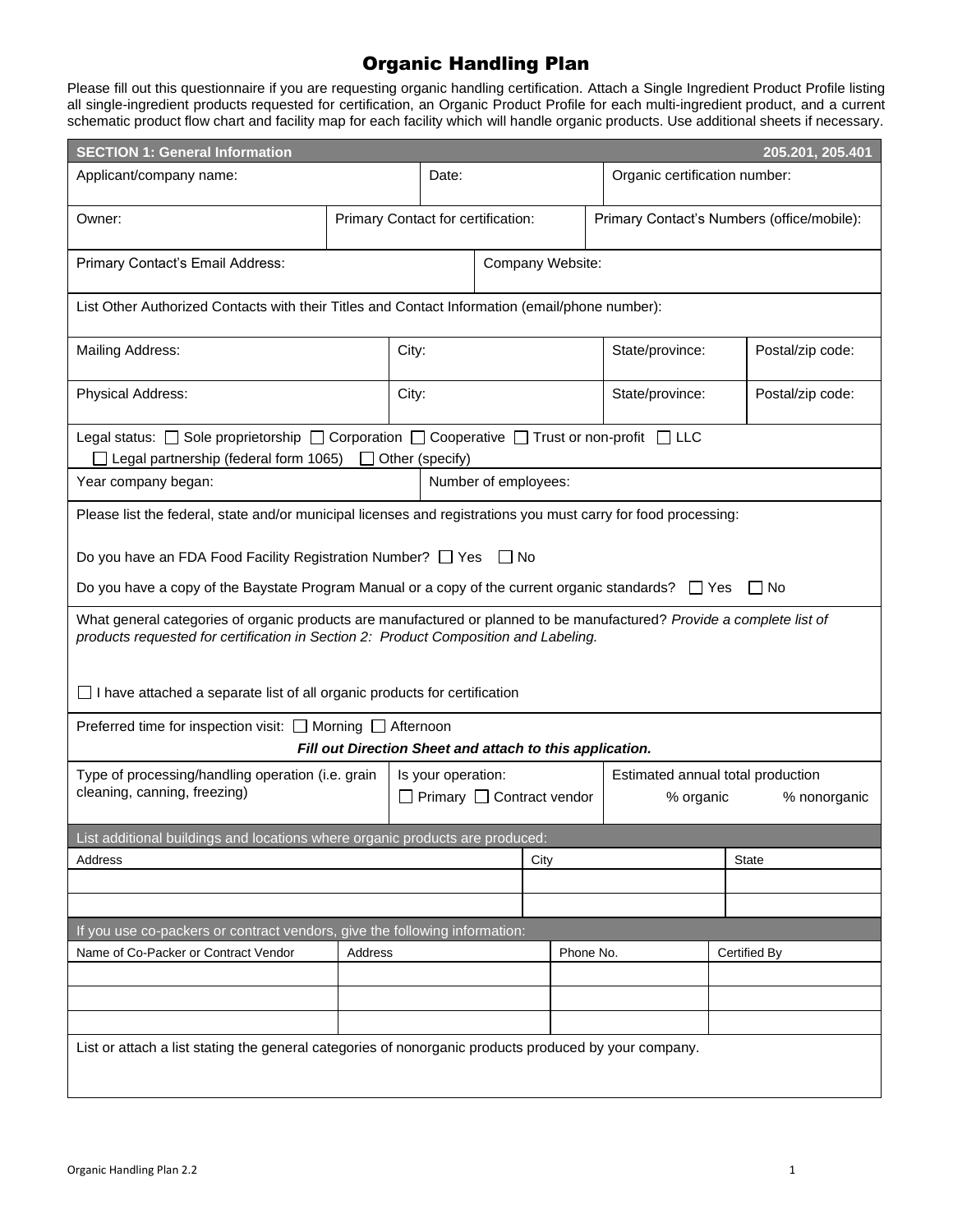There are four categories of organic products: "100% Organic", "Organic", "Made with Organic (specified ingredients or food group(s))", and products with less than 70% organic ingredients. The % of organic ingredients is calculated by dividing the total net weight or volume (excluding salt and water) of combined organic ingredients by the total weight or volume of all ingredients (excluding salt and water). All ingredients identified as "organic" in the ingredient list must be certified organic. Ingredients sourced from non-certified exempt or excluded operations must not be identified or used as organic ingredients.

Products labeled "100% organic" must contain 100% organic ingredients, including any processing aids. Products labeled "organic" must contain at least 95% organic ingredients; nonorganic ingredients must not be commercially available in an organic form; and all synthetic ingredients and processing aids must be on the National List. Products labeled "made with organic (specified ingredients or food group(s))" must contain at least 70% organic ingredients. For "100% organic," "organic," and "made with …" products, both organic and nonorganic ingredients must not be produced using excluded methods, sewage sludge, or ionizing radiation. Products labeled "organic" or "made with…" must not include organic and nonorganic forms of the same ingredient, except that a nonorganic ingredient in a product labeled "made with…" may contain organic and nonorganic forms of the same ingredient, but the ingredient must not be labeled as "organic" on the ingredient statement or be counted in the calculation of the product's organic percentage. Products with less than 70% organic ingredients can only identify organic ingredients in the information panel. Refer to Section 205.605 and 205.606, to determine which nonagricultural substances and nonorganically produced agricultural ingredients are allowed in or on products labeled "organic" or "made with…".

The Organic Standards have specific requirements for principal display panel information relating to the use of the term "organic", depending on the % of organic ingredients in the finished product. For all products, organic ingredients must be identified in the ingredient information panel. Up to three ingredients or food groups can be listed on the principal display panel for products labeled as "made with organic (ingredients or food group(s)). The term "organic" cannot be used to describe a nonorganic ingredient in a product name. Water and salt cannot be identified as "organic". The name of the certifying agent must be identified on the information panel below the name of the handler or distributor, preceded by the statement, "Certified organic by…" or similar phrase. The address and telephone number of the certifying agent may be displayed.

The USDA seal can be used on "100% organic" or "organic" products, but not on products labeled "made with….". Baystate Organic Certifiers seal or logo can be used on "100% organic," "organic" or "made with…". Products with less than 70% organic ingredients cannot use either the USDA seal or BOC's seal or logo. Baystate Organic Certifiers seal cannot be displayed more prominently than the USDA seal. Use of either the USDA or BOC's seal is voluntary and not required by the NOP.

*Attach a Single Ingredient Product Profile to list all single ingredient products and/or an Organic Product Profile for each multi-ingredient product requested for certification. Include examples of all labels used for each product.*

| 2-A. Products Labeled as "100% Organic"                                                               |                                       |                                                                                     |                                                    |                                              | None<br>П                                    |
|-------------------------------------------------------------------------------------------------------|---------------------------------------|-------------------------------------------------------------------------------------|----------------------------------------------------|----------------------------------------------|----------------------------------------------|
| (All ingredients are certified to 100% organic, including processing aids.)                           |                                       |                                                                                     |                                                    |                                              |                                              |
| List all products labeled or planned to be labeled as "100% Organic" and check the appropriate boxes. |                                       |                                                                                     |                                                    |                                              |                                              |
| Name of Product                                                                                       | Non-Retail<br>Product? (Yes<br>or No) | Organic Ingredients<br>Identified in the<br><b>Information Panel</b><br>(Yes or No) | Baystate<br>Identified<br>on Label?<br>(Yes or No) | <b>USDA Seal</b><br>on Label?<br>(Yes or No) | Baystate<br>Seal on<br>Label?<br>(Yes or No) |
|                                                                                                       |                                       |                                                                                     |                                                    |                                              |                                              |
|                                                                                                       |                                       |                                                                                     |                                                    |                                              |                                              |
|                                                                                                       |                                       |                                                                                     |                                                    |                                              |                                              |
|                                                                                                       |                                       |                                                                                     |                                                    |                                              |                                              |
|                                                                                                       |                                       |                                                                                     |                                                    |                                              |                                              |
|                                                                                                       |                                       |                                                                                     |                                                    |                                              |                                              |
|                                                                                                       |                                       |                                                                                     |                                                    |                                              |                                              |
|                                                                                                       |                                       |                                                                                     |                                                    |                                              |                                              |
| 2-B. Products Labeled as "Organic" (at least 95% certified organic ingredients)                       |                                       |                                                                                     |                                                    |                                              | $\Box$ None                                  |
| List all products labeled or planned to be labeled as "Organic" and check the appropriate boxes.      |                                       |                                                                                     |                                                    |                                              |                                              |
| Name of Product                                                                                       | Non-Retail<br>Product? (Yes<br>or No) | Organic Ingredients<br>Identified in the<br><b>Information Panel</b>                | Baystate<br>Identified<br>on Label?                | <b>USDA Seal</b><br>on Label?<br>(Yes or No) | Baystate<br>Seal on<br>Label?                |
|                                                                                                       |                                       | (Yes or No)                                                                         | (Yes or No)                                        |                                              | (Yes or No)                                  |
|                                                                                                       |                                       |                                                                                     |                                                    |                                              |                                              |
|                                                                                                       |                                       |                                                                                     |                                                    |                                              |                                              |
|                                                                                                       |                                       |                                                                                     |                                                    |                                              |                                              |
|                                                                                                       |                                       |                                                                                     |                                                    |                                              |                                              |
|                                                                                                       |                                       |                                                                                     |                                                    |                                              |                                              |
|                                                                                                       |                                       |                                                                                     |                                                    |                                              |                                              |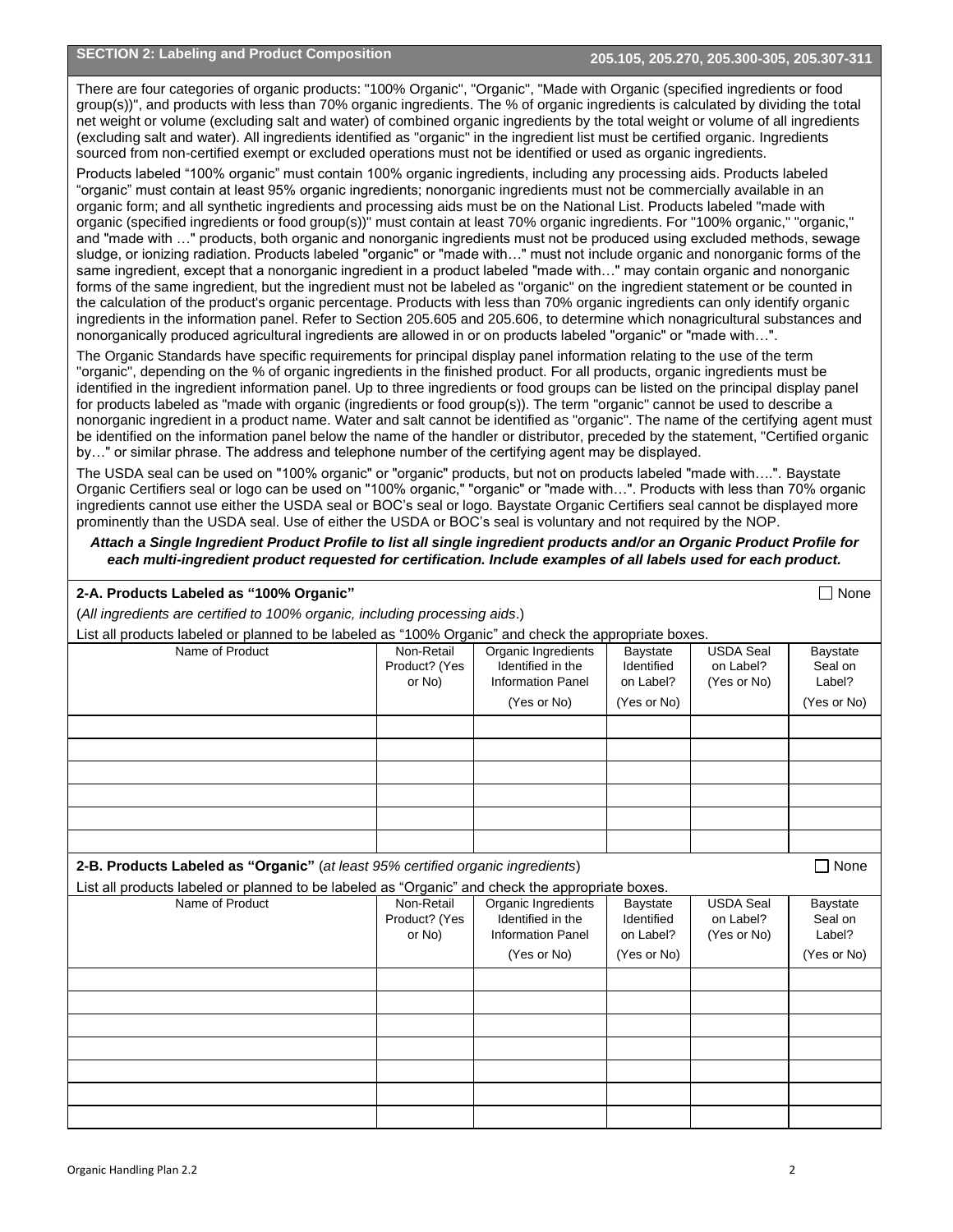| SECTION 2. Labeling and Product Composition (cont.)                                                                                                                                                                                 |                     |                                  |                                                                               |                                 |                      |                   |
|-------------------------------------------------------------------------------------------------------------------------------------------------------------------------------------------------------------------------------------|---------------------|----------------------------------|-------------------------------------------------------------------------------|---------------------------------|----------------------|-------------------|
| Are any nonorganic agricultural ingredients used in products labeled as "Organic"? $\Box$ Yes $\Box$ No                                                                                                                             |                     |                                  |                                                                               |                                 |                      |                   |
| If yes, list all organic products which contain nonorganic agricultural ingredients.                                                                                                                                                |                     |                                  |                                                                               |                                 |                      |                   |
|                                                                                                                                                                                                                                     |                     |                                  |                                                                               |                                 |                      |                   |
| If yes, are these ingredients listed in section 205.606 of the standards? $\Box$ Yes $\Box$ No                                                                                                                                      |                     |                                  |                                                                               |                                 |                      |                   |
| Submit a list of all sources checked for the organic ingredient, the results of your search, and the contact information for the                                                                                                    |                     |                                  | source for each non-organic agricultural ingredient not available as organic. |                                 |                      |                   |
| For every non-organic agricultural ingredient used, I have attached proof that I searched for the ingredient organically.                                                                                                           |                     |                                  |                                                                               |                                 |                      |                   |
| $\Box$ Yes $\Box$ No $\Box$ N/A                                                                                                                                                                                                     |                     |                                  |                                                                               |                                 |                      |                   |
| Do any products labeled "organic" show the percentage of organic ingredients on the label? $\Box$ Yes $\Box$ No                                                                                                                     |                     |                                  |                                                                               |                                 |                      |                   |
| If yes, list all products so labeled.                                                                                                                                                                                               |                     |                                  |                                                                               |                                 |                      |                   |
| Does the size of the percentage statement exceed one-half the size of the largest font size on the panel on which the                                                                                                               |                     |                                  |                                                                               |                                 |                      |                   |
| statement is displayed? □ Yes □ No                                                                                                                                                                                                  |                     |                                  |                                                                               |                                 |                      |                   |
| Does the percentage statement appear in its entirety in the same font size/style/color without highlighting? $\Box$ Yes $\Box$ No                                                                                                   |                     |                                  |                                                                               |                                 |                      |                   |
| Is the percentage rounded down to the nearest whole number? $\Box$ Yes $\Box$ No                                                                                                                                                    |                     |                                  |                                                                               |                                 |                      |                   |
| 2-C. Products Labeled As "Made with Organic (Specified Ingredients or Food Group or Groups)"<br>(At least 70% certified organic ingredients; up to 3 ingredients or food groups can be listed, see Section 20.304 of the standards) |                     |                                  |                                                                               |                                 |                      | None              |
|                                                                                                                                                                                                                                     |                     |                                  |                                                                               |                                 |                      |                   |
| List all products to be labeled "Made with Organic (ingredients or food group(s))" and check the appropriate boxes.<br>Name of Product                                                                                              | Non-                | Number of                        | List Each Ingredient or                                                       | Organic                         | Baystate             | Baystate          |
|                                                                                                                                                                                                                                     | retail              | Ingredients or                   | Food Group <sup>1</sup> Identified as                                         | Ingredients                     | Identified           | Seal on           |
|                                                                                                                                                                                                                                     | Product?<br>(Yes or | Food Groups<br>Identified in the | Organic on the Principal<br>Display Panel                                     | Identified as<br>Organic in the | on Label?<br>(Yes or | Label?<br>(Yes or |
|                                                                                                                                                                                                                                     | No)                 | Made with Organic                |                                                                               | Information Panel?              | No)                  | No)               |
|                                                                                                                                                                                                                                     |                     | Statement?                       |                                                                               | (Yes or No)                     |                      |                   |
|                                                                                                                                                                                                                                     |                     |                                  |                                                                               |                                 |                      |                   |
|                                                                                                                                                                                                                                     |                     |                                  |                                                                               |                                 |                      |                   |
|                                                                                                                                                                                                                                     |                     |                                  |                                                                               |                                 |                      |                   |
|                                                                                                                                                                                                                                     |                     |                                  |                                                                               |                                 |                      |                   |
|                                                                                                                                                                                                                                     |                     |                                  |                                                                               |                                 |                      |                   |
| Does the "made with organic" statement on the principal display panel exceed one-half the size of the largest font size                                                                                                             |                     |                                  |                                                                               |                                 |                      |                   |
| Yes<br>on the panel?<br>ΙI                                                                                                                                                                                                          | - I No              |                                  |                                                                               |                                 |                      |                   |
| Does the "made with organic" statement on the principal display panel appear in its entirety in the same font                                                                                                                       |                     |                                  |                                                                               |                                 |                      |                   |
| size/style/color without highlighting? □ Yes □ No                                                                                                                                                                                   |                     |                                  |                                                                               |                                 |                      |                   |
| Do any products labeled "made with organic" show the percentage of organic ingredients in the product? $\Box$ Yes $\Box$ No                                                                                                         |                     |                                  |                                                                               |                                 |                      |                   |
| If yes, is the size of the percentage statement larger than half of the largest font size on the display panel? $\Box$ Yes                                                                                                          |                     |                                  |                                                                               |                                 |                      | l I No            |
| Does the percentage statement appear in its entirety in the same font size/style/color without highlighting? $\Box$ Yes $\Box$ No                                                                                                   |                     |                                  |                                                                               |                                 |                      |                   |
| Is the percentage rounded down to the nearest whole number? $\Box$ Yes $\Box$ No                                                                                                                                                    |                     |                                  |                                                                               |                                 |                      |                   |
|                                                                                                                                                                                                                                     |                     |                                  |                                                                               |                                 |                      |                   |
| 2-D. Products with Less Than 70% Organic Ingredients (organic ingredients listed only on the information panel)                                                                                                                     |                     |                                  |                                                                               |                                 |                      |                   |
| List all products which contain less than 70% organic ingredients: $\Box$ None                                                                                                                                                      |                     |                                  |                                                                               |                                 |                      |                   |
|                                                                                                                                                                                                                                     |                     |                                  |                                                                               |                                 |                      |                   |
| 2-E. By-Products                                                                                                                                                                                                                    |                     |                                  |                                                                               |                                 |                      |                   |
| Will any by-products from certified organic products be sold as certified organic? $\Box$ Yes $\Box$ No $\Box$ N/A                                                                                                                  |                     |                                  |                                                                               |                                 |                      |                   |
| If yes, list all organic products manufactured from by-products:                                                                                                                                                                    |                     |                                  |                                                                               |                                 |                      |                   |
|                                                                                                                                                                                                                                     |                     |                                  |                                                                               |                                 |                      |                   |
|                                                                                                                                                                                                                                     |                     |                                  | List each organic by-product on a Single Ingredient Product Profile.          |                                 |                      |                   |
|                                                                                                                                                                                                                                     |                     |                                  |                                                                               |                                 |                      |                   |

Organic Handling Plan 2.2 3 <sup>1</sup> Choose from the following listings: beans, fish, fruits, grains, herbs, meats, nuts, oils, poultry, seeds, spices, sweeteners, vegetables, or processed milk products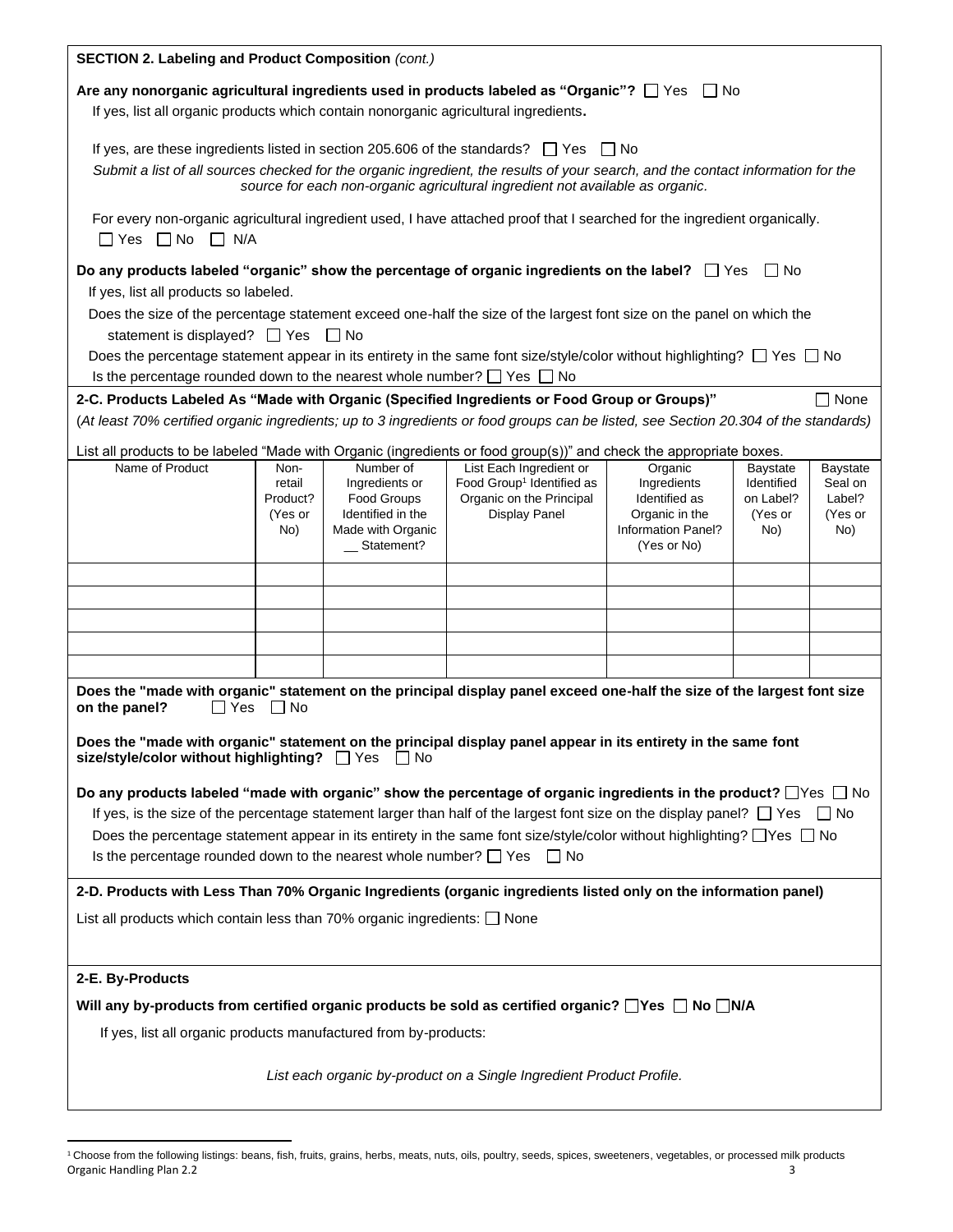| SECTION 2: Labeling and Product Composition (cont.)                                                                                                                                                                                                                                                                                                                                                                                                                                                              |
|------------------------------------------------------------------------------------------------------------------------------------------------------------------------------------------------------------------------------------------------------------------------------------------------------------------------------------------------------------------------------------------------------------------------------------------------------------------------------------------------------------------|
| 2-F. Water                                                                                                                                                                                                                                                                                                                                                                                                                                                                                                       |
| Check the ways water is used in processing: $\Box$ None used<br>ingredient $\Box$ processing aid $\Box$ cooking $\Box$ cooling $\Box$ product transport $\Box$ cleaning organic products<br>cleaning equipment<br>$\Box$ other (specify)                                                                                                                                                                                                                                                                         |
| <b>Source of water:</b> $\Box$ municipal $\Box$ on-site well $\Box$ other (specify)                                                                                                                                                                                                                                                                                                                                                                                                                              |
| <b>Does the water meet the Safe Drinking Water Act?</b> $\Box$ Yes $\Box$ No                                                                                                                                                                                                                                                                                                                                                                                                                                     |
| Attach copy of water test, if applicable. No water test required for municipal water sources.                                                                                                                                                                                                                                                                                                                                                                                                                    |
| What on-site water treatment processes are used? $\Box$ None used                                                                                                                                                                                                                                                                                                                                                                                                                                                |
| Describe how steam is used in the processing or packaging of organic products: $\Box$ None used                                                                                                                                                                                                                                                                                                                                                                                                                  |
| If steam has direct contact with organic products, do you use:<br>$\Box$ No direct contact                                                                                                                                                                                                                                                                                                                                                                                                                       |
| $\Box$ steam filters $\Box$ condensate traps $\Box$ testing of condensate<br>$\Box$ testing of finished products                                                                                                                                                                                                                                                                                                                                                                                                 |
| $\Box$ other (specify)                                                                                                                                                                                                                                                                                                                                                                                                                                                                                           |
| List products used as boiler additives: $\Box$ None used                                                                                                                                                                                                                                                                                                                                                                                                                                                         |
| Attach MSDS and/or label information for boiler additives, if applicable.                                                                                                                                                                                                                                                                                                                                                                                                                                        |
| Do you monitor water quality? $\Box$ Yes $\Box$ No                                                                                                                                                                                                                                                                                                                                                                                                                                                               |
| If Yes, describe how:                                                                                                                                                                                                                                                                                                                                                                                                                                                                                            |
| If Yes, how often do you conduct water quality monitoring? $\Box$ weekly $\Box$ monthly $\Box$ annually $\Box$ as needed                                                                                                                                                                                                                                                                                                                                                                                         |
| $\Box$ other (specify)                                                                                                                                                                                                                                                                                                                                                                                                                                                                                           |
|                                                                                                                                                                                                                                                                                                                                                                                                                                                                                                                  |
| <b>SECTION 3: Assurance of Organic Integrity</b><br>205.201(a), 205.270, 205.272                                                                                                                                                                                                                                                                                                                                                                                                                                 |
| The Organic Standards require that handling practices and procedures present no contamination risk to organic products from<br>commingling with nonorganic products or contact with prohibited substances. Packaging materials, bins, and storage containers<br>must not have contained synthetic fungicides, preservatives, or fumigants. Reusable bags or containers must be clean and pose<br>no risk to the integrity of organic products. Procedures used to maintain organic integrity must be documented. |
| 3-A. Product Flow                                                                                                                                                                                                                                                                                                                                                                                                                                                                                                |
| Attach a complete written process flow description or flow chart that shows the movement of all organic products, from                                                                                                                                                                                                                                                                                                                                                                                           |
| incoming/receiving through production to outgoing/shipping. Indicate where ingredients are added and/or processing aids are                                                                                                                                                                                                                                                                                                                                                                                      |
| used. All equipment and storage areas must be identified. The process flow description must describe what occurs at each step<br>of the production process, the frequency of each activity (every production run, daily, hourly, weekly, monthly, etc.), and any                                                                                                                                                                                                                                                 |
| records kept during the production process. Include a flow chart demonstrating this process flow.                                                                                                                                                                                                                                                                                                                                                                                                                |
| I have submitted a written Process Flow Description and/or Flow Chart for my organic production: [2] Yes<br>∣ I No                                                                                                                                                                                                                                                                                                                                                                                               |
| 3-B. Organic Integrity                                                                                                                                                                                                                                                                                                                                                                                                                                                                                           |
| Do you have an organic integrity plan in place to address areas of potential commingling of organic and non-organic                                                                                                                                                                                                                                                                                                                                                                                              |
| ingredients and/or contamination of organic ingredients by prohibited substances? $\Box$ Yes $\Box$ No                                                                                                                                                                                                                                                                                                                                                                                                           |
| If yes, have you submitted a copy of your organic integrity plan? $\Box$ Yes $\Box$ No                                                                                                                                                                                                                                                                                                                                                                                                                           |
| If no, when will that plan be implemented?                                                                                                                                                                                                                                                                                                                                                                                                                                                                       |
|                                                                                                                                                                                                                                                                                                                                                                                                                                                                                                                  |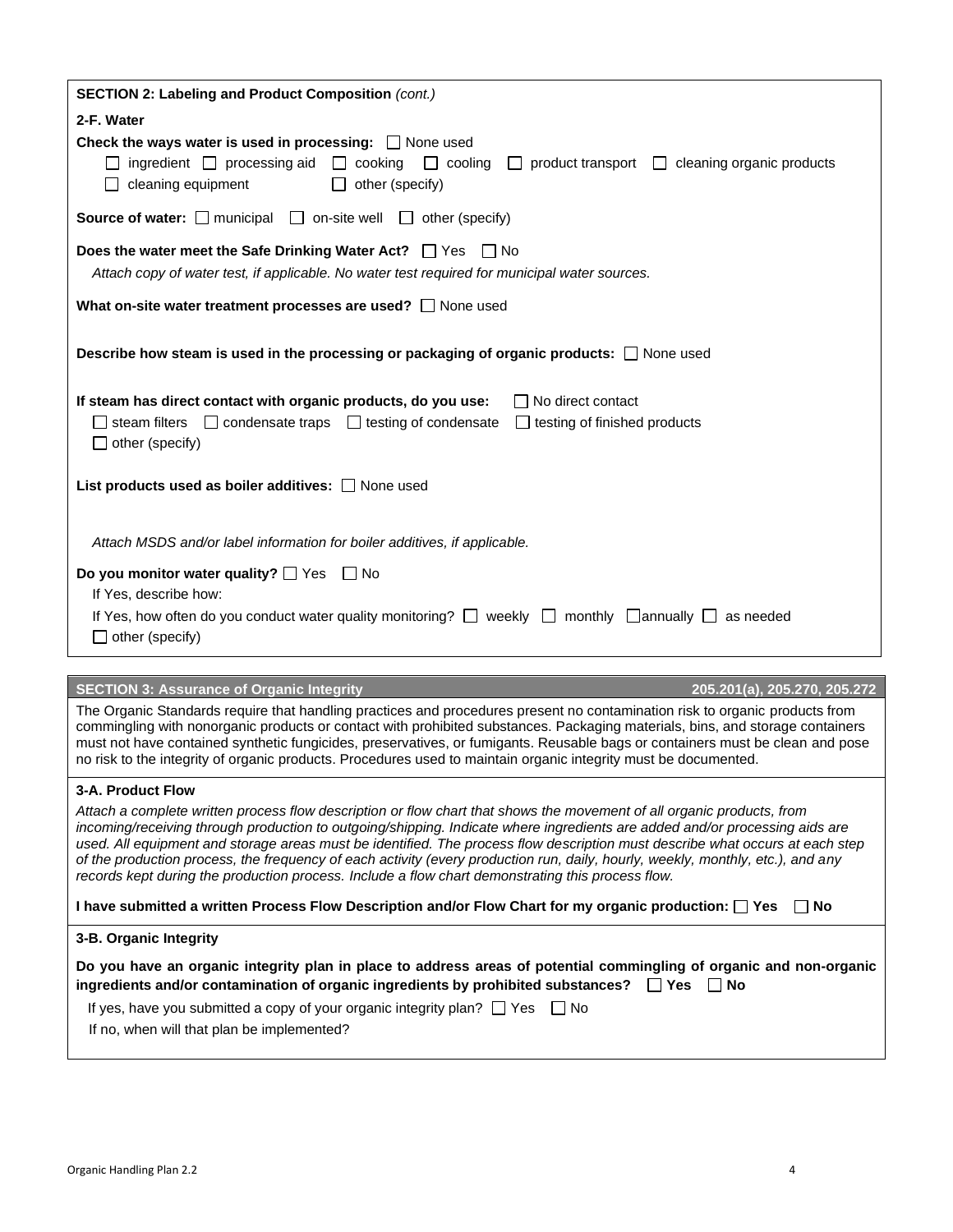| SECTION 3: Assurance of Organic Integrity (cont.)                                                                                                                                                                                                                                                                    |
|----------------------------------------------------------------------------------------------------------------------------------------------------------------------------------------------------------------------------------------------------------------------------------------------------------------------|
| 3-C. Monitoring<br>The Organic Standards requires organic operations describe the monitoring practices and quality assurance steps they intend on<br>taking are being followed and implemented.                                                                                                                      |
| Do you have a Quality Assurance program in place? $\Box$ Yes $\Box$ No<br>If yes, what program do you use? $\Box$ ISO $\Box$ HACCP $\Box$ TQM $\Box$ other (specify)                                                                                                                                                 |
| Are any outside quality assessment services used (e.g. AIB)? $\Box$ Yes $\Box$ No<br>If yes, name of company                                                                                                                                                                                                         |
| Do you arrange for any ingredient testing for pesticide residues or GMOs? $\Box$ Yes $\Box$ No<br>If yes, include test results with your application.                                                                                                                                                                |
| In your products to be certified, if you use non-organic ingredients, how do you prevent the use of ingredients<br>produced using excluded methods (genetic engineering), sewage sludge, or ionizing radiation? (Check all that apply)<br>$\Box$ GE testing $\Box$ letters from manufacturers $\Box$ other (specify) |
| Are ingredient samples retained? Ves No<br>If yes, how long?                                                                                                                                                                                                                                                         |
| Are finished product samples retained? $\Box$ Yes $\Box$ No<br>If yes, how long?                                                                                                                                                                                                                                     |
| Do you have a product recall system in place? $\Box$ Yes $\Box$ No<br>Describe the last product recall you performed.                                                                                                                                                                                                |
| How do you monitor the implementation of your organic system Plan, including recording the frequency of your<br>monitoring? (Check off all that apply.)                                                                                                                                                              |
| Updating of certification certificates for organic ingredients $\Box$ Annually $\Box$ other (specify)                                                                                                                                                                                                                |
| Updating compliance documentation for non-organic ingredients $\Box$ Annually $\Box$ other (specify)                                                                                                                                                                                                                 |
| Updating of Organic Handling Plan and Profiles $\Box$ Annually $\Box$ other (specify)<br>$\Box$                                                                                                                                                                                                                      |
| Conducting Ingredient Inventory $\Box$ Annual $\Box$ Twice a year $\Box$ Monthly $\Box$ other (specify)                                                                                                                                                                                                              |
| Conducting Finished Product Inventory $\Box$ Annual $\Box$ Twice a year $\Box$ Monthly<br>$\Box$ other (specify)                                                                                                                                                                                                     |
| Pest control monitoring internal $\Box$ Daily $\Box$ Weekly $\Box$ Monthly $\Box$ other (specify)<br>$\mathsf{L}$<br>Do you keep records of your internal pest control monitoring? □ Yes □ No                                                                                                                        |
| $\Box$ Pest control monitoring by outside contractor $\Box$ Daily $\Box$ Weekly $\Box$ Monthly<br>$\Box$ other (specify)<br>Do you have records of the activities of your pest control contractor? $\Box$ Yes $\Box$ No                                                                                              |
| $\Box$ Auditing your own recordkeeping $\Box$ Annually $\Box$ Monthly $\Box$ other (specify)<br>Do you keep records of your internal audits? $\Box$ Yes<br>l INo                                                                                                                                                     |
| $\Box$ QA or supervisory checks on procedures $\Box$ Daily $\Box$ Weekly $\Box$ Monthly<br>other (specify)<br>Do you keep records of QA Supervisory Checks? □ Yes □ No                                                                                                                                               |
| $\Box$ Mock Product Recalls $\Box$ Annually $\Box$ Monthly $\Box$ other (specify)<br>Do you keep records of your mock product recalls? $\Box$ Yes $\Box$ No                                                                                                                                                          |
| $\Box$ Verification of sanitizer concentrations $\Box$ Daily $\Box$ Weekly $\Box$ Monthly<br>other (specify)<br>$\mathbf{1}$<br>Do you keep sanitizer concentration records? $\Box$ Yes $\Box$ No                                                                                                                    |
| $\Box$ Other $\Box$ Annually $\Box$ Monthly<br>$\Box$ other (specify)<br>Describe records being kept:                                                                                                                                                                                                                |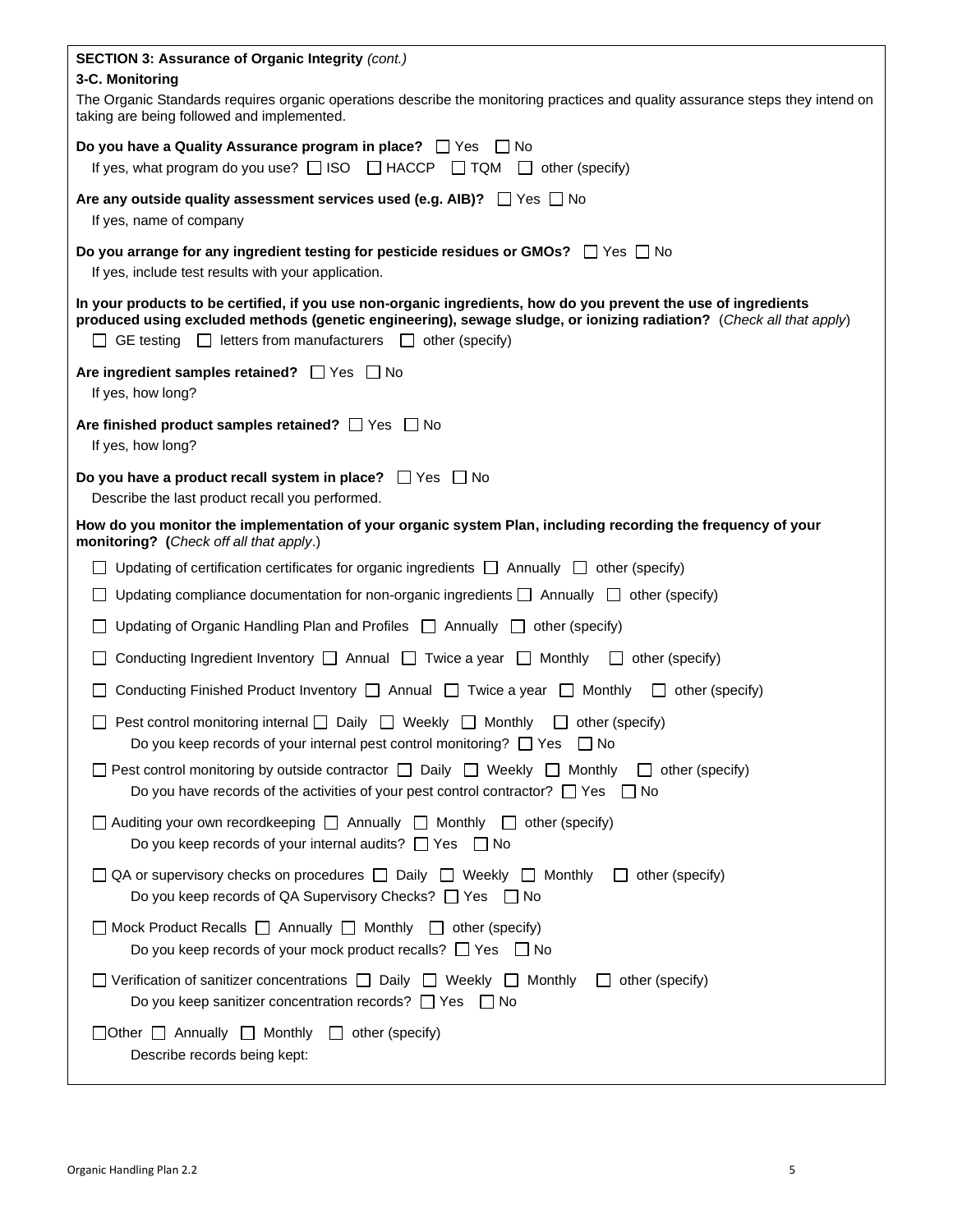| SECTION 3: Assurance of Organic Integrity (cont.)                                                                                                                                                                                                                                                                                                                                                                                                                                                     |                                                                                           |  |  |  |                       |  |
|-------------------------------------------------------------------------------------------------------------------------------------------------------------------------------------------------------------------------------------------------------------------------------------------------------------------------------------------------------------------------------------------------------------------------------------------------------------------------------------------------------|-------------------------------------------------------------------------------------------|--|--|--|-----------------------|--|
| 3-D. Equipment. List all equipment for processing in contact with organic ingredients/products.<br><b>Equipment Name</b><br>Capacity<br><b>Equipment</b><br><b>Equipment</b><br><b>Equipment</b><br><b>Is Cleaning</b><br><b>Dedicated to</b><br><b>Cleaned Prior</b><br>and/or<br><b>Purged Prior</b><br>to Organic<br>Organic<br>to Organic<br><b>Purging</b><br><b>Production?</b><br><b>Production?</b><br>Documented?<br>Production?<br>(Yes or No)<br>(Yes or No)<br>(Yes or No)<br>(Yes or No) |                                                                                           |  |  |  |                       |  |
|                                                                                                                                                                                                                                                                                                                                                                                                                                                                                                       |                                                                                           |  |  |  |                       |  |
|                                                                                                                                                                                                                                                                                                                                                                                                                                                                                                       |                                                                                           |  |  |  |                       |  |
|                                                                                                                                                                                                                                                                                                                                                                                                                                                                                                       |                                                                                           |  |  |  |                       |  |
|                                                                                                                                                                                                                                                                                                                                                                                                                                                                                                       |                                                                                           |  |  |  |                       |  |
| If equipment is purged, list and describe purge procedures, quantities purged, and documentation used:                                                                                                                                                                                                                                                                                                                                                                                                |                                                                                           |  |  |  |                       |  |
| 3-E. Sanitation                                                                                                                                                                                                                                                                                                                                                                                                                                                                                       | Attach MSDS and/or label information for cleaning and sanitizing products, if applicable. |  |  |  |                       |  |
| <b>Check all cleaning methods used:</b> $\Box$ sweeping $\Box$ manual washing $\Box$ scraping $\Box$ vacuuming<br>$\Box$ clean in place (CIP) $\Box$ sanitizing $\Box$ steam cleaning $\Box$ other (specify)                                                                                                                                                                                                                                                                                          |                                                                                           |  |  |  | $\Box$ compressed air |  |
| Describe the cleaning and sanitizing process you use before processing organic products. NOTE: if your sanitation plan<br>does not list the specific sanitizers and cleaners you are using on food contact surfaces, you must list them below.<br>I have submitted a separate Organic Sanitation Plan.                                                                                                                                                                                                |                                                                                           |  |  |  |                       |  |
| Describe the cleaning and sanitizing process you use before processing non-organic products. NOTE: if your sanitation<br>plan does not list the specific sanitizers and cleaners you are using on food contact surfaces, you must list them below.<br>I have submitted a separate Sanitation Plan.                                                                                                                                                                                                    |                                                                                           |  |  |  |                       |  |
| Do you use different cleaners/sanitizers in preparation for organic processing than in preparation for non-organic<br>processing?<br>$\Box$ Yes<br>$\Box$ No                                                                                                                                                                                                                                                                                                                                          |                                                                                           |  |  |  |                       |  |
| Are all surfaces which contact organic products food grade? $\Box$ Yes $\Box$ No                                                                                                                                                                                                                                                                                                                                                                                                                      |                                                                                           |  |  |  |                       |  |
| Do you test food contact surfaces or rinsate for cleaner/sanitizer residues? $\Box$ Yes $\Box$ No                                                                                                                                                                                                                                                                                                                                                                                                     |                                                                                           |  |  |  |                       |  |
| Where are cleaning/sanitizing materials stored?                                                                                                                                                                                                                                                                                                                                                                                                                                                       |                                                                                           |  |  |  |                       |  |
| How do you prevent contamination of organic product by stored cleaners/sanitizers?                                                                                                                                                                                                                                                                                                                                                                                                                    |                                                                                           |  |  |  |                       |  |
| 3-F. Packaging                                                                                                                                                                                                                                                                                                                                                                                                                                                                                        |                                                                                           |  |  |  |                       |  |
| <b>Check types of packaging material used:</b> $\Box$ paper $\Box$ cardboard $\Box$ plastic $\Box$ wood $\Box$ glass $\Box$ metal $\Box$ aseptic<br>$\Box$ waxed paper $\Box$ foil $\Box$ natural fiber $\Box$ synthetic fiber $\Box$ other (specify)                                                                                                                                                                                                                                                 |                                                                                           |  |  |  |                       |  |
| Where are packaging materials stored?                                                                                                                                                                                                                                                                                                                                                                                                                                                                 |                                                                                           |  |  |  |                       |  |
| Are any fungicides, fumigants, or pest control products used in the packaging storage area or have any packaging<br>materials been exposed to fungicides, preservatives, or fumigants? □ Yes □ No<br>If yes, describe use and list specific products.                                                                                                                                                                                                                                                 |                                                                                           |  |  |  |                       |  |
| Are packaging materials reused? □ Yes □ No<br>If Yes, describe how reusable packaging materials are cleaned prior to use:                                                                                                                                                                                                                                                                                                                                                                             |                                                                                           |  |  |  |                       |  |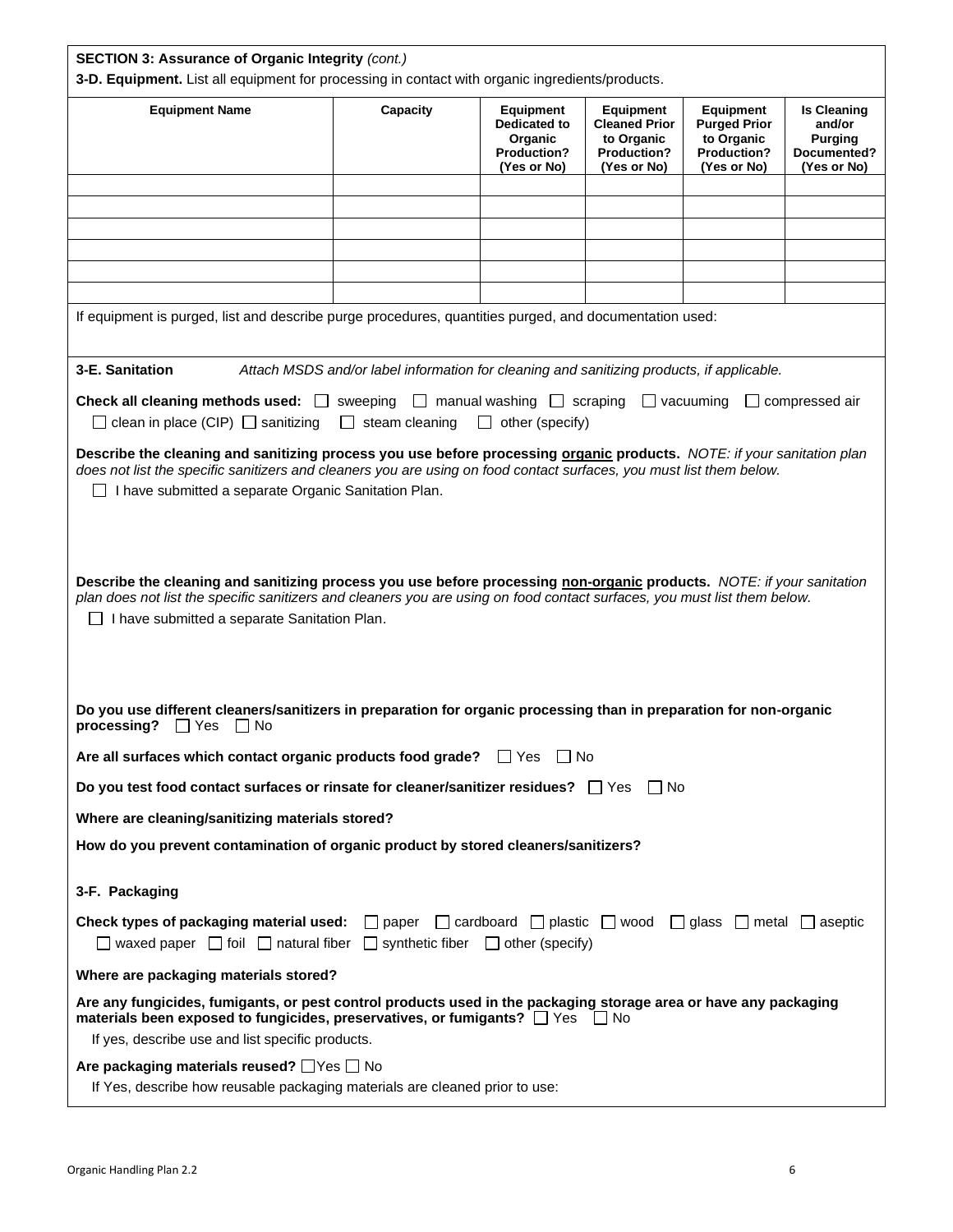## **3-G. Storage**

Provide information on your storage areas in the following table.

|                                                                                                                                                                                                                                                                                                                                                                                 | Provide information on your storage areas in the following table. |                      |                                             |                                                                                            |  |  |
|---------------------------------------------------------------------------------------------------------------------------------------------------------------------------------------------------------------------------------------------------------------------------------------------------------------------------------------------------------------------------------|-------------------------------------------------------------------|----------------------|---------------------------------------------|--------------------------------------------------------------------------------------------|--|--|
| <b>Use</b>                                                                                                                                                                                                                                                                                                                                                                      | Location                                                          | <b>Type/Capacity</b> | <b>Dedicated</b><br>Organic?<br>(Yes or No) | <b>Comments on Potential for</b><br><b>Contamination or Commingling</b><br><b>Problems</b> |  |  |
| Ingredient storage - DRY                                                                                                                                                                                                                                                                                                                                                        |                                                                   |                      |                                             |                                                                                            |  |  |
| Ingredient storage - FROZEN                                                                                                                                                                                                                                                                                                                                                     |                                                                   |                      |                                             |                                                                                            |  |  |
| Ingredient storage - REFRIGERATED                                                                                                                                                                                                                                                                                                                                               |                                                                   |                      |                                             |                                                                                            |  |  |
| Packaging material storage                                                                                                                                                                                                                                                                                                                                                      |                                                                   |                      |                                             |                                                                                            |  |  |
| <b>Finished product storage</b>                                                                                                                                                                                                                                                                                                                                                 |                                                                   |                      |                                             |                                                                                            |  |  |
| Off-site storage*                                                                                                                                                                                                                                                                                                                                                               |                                                                   |                      |                                             |                                                                                            |  |  |
| Other (specify)                                                                                                                                                                                                                                                                                                                                                                 |                                                                   |                      |                                             |                                                                                            |  |  |
| *If there is off-site storage, provide name, address, phone number, contact person and type of products stored off-site:                                                                                                                                                                                                                                                        |                                                                   |                      |                                             |                                                                                            |  |  |
| 3-H. Transportation of Organic Products                                                                                                                                                                                                                                                                                                                                         |                                                                   |                      |                                             |                                                                                            |  |  |
| <b>INCOMING:</b> How is organic integrity maintained for inbound shipments of ingredients?                                                                                                                                                                                                                                                                                      |                                                                   |                      |                                             |                                                                                            |  |  |
| In what forms are incoming ingredients received? $\Box$ dry bulk $\Box$ liquid bulk $\Box$ tote bags $\Box$ tote boxes $\Box$ metal drums<br>$\Box$ cardboard drums $\Box$ paper bags $\Box$ foil bags $\Box$ other (specify)                                                                                                                                                   |                                                                   |                      |                                             |                                                                                            |  |  |
| Are all incoming organic ingredients packaged so they can't be contaminated in shipping? $\Box$ Yes $\Box$ No $\Box$ n/a                                                                                                                                                                                                                                                        |                                                                   |                      |                                             |                                                                                            |  |  |
| Are bulk shipments of organic ingredients palletized on their own pallets or shipped on their own trucks or in their own<br>$\Box$ Yes $\Box$ No $\Box$ n/a<br>bulk containers?                                                                                                                                                                                                 |                                                                   |                      |                                             |                                                                                            |  |  |
| Do you maintain a receiving record that shows that all organic ingredients were received in good condition and were<br>not damaged or contaminated in shipment?                                                                                                                                                                                                                 | $\Box$ Yes $\Box$ No                                              |                      |                                             |                                                                                            |  |  |
| Do you arrange incoming ingredient transport? $\Box$ Yes $\Box$ No<br>Have transport companies been notified of organic handling requirements? $\Box$ Yes $\Box$ No                                                                                                                                                                                                             |                                                                   |                      |                                             |                                                                                            |  |  |
| Are transport units used to carry nonorganic ingredients or prohibited substances?<br>$\Box$ Yes<br>l INo<br>How do you ensure that inbound transport units are cleaned prior to loading organic products?<br>Is the inspection/cleaning process documented? $\Box$ Yes $\Box$ No                                                                                               |                                                                   |                      |                                             |                                                                                            |  |  |
| Are organic ingredients shipped at the same time as nonorganic in the same transport units? $\Box$ Yes $\Box$ No<br>$\Box$ organic product sealed in impermeable containers<br>Check all steps taken to segregate organic products:<br>□ separate pallets □ pallet tags labeled "organic" □ organic product shrink-wrapped □ separate area in transport unit<br>other (specify) |                                                                   |                      |                                             |                                                                                            |  |  |
| <b>IN-PROCESS:</b> Refers to the transport of organic ingredients and products on your production floor or in and out of storage areas.                                                                                                                                                                                                                                         |                                                                   |                      |                                             |                                                                                            |  |  |
| How are in-process products moved around your facility?                                                                                                                                                                                                                                                                                                                         |                                                                   |                      |                                             |                                                                                            |  |  |
| How do you ensure that in-process transport units are cleaned prior to loading organic products?<br>Is the inspection/cleaning process documented?<br>$\Box$ Yes $\Box$ No                                                                                                                                                                                                      |                                                                   |                      |                                             |                                                                                            |  |  |
| <b>OUTGOING FINISHED PRODUCT:</b> How is organic integrity maintained for shipments of finished products?                                                                                                                                                                                                                                                                       |                                                                   |                      |                                             |                                                                                            |  |  |
| In what form are finished products shipped? $\Box$ dry bulk $\Box$ liquid bulk $\Box$ shrink wrapped pallets<br>$\Box$ other (specify)                                                                                                                                                                                                                                          |                                                                   |                      |                                             |                                                                                            |  |  |
| Are all outgoing products shipped in packaging and packed in cases so that the finished products cannot be<br>contaminated or commingled during shipment?<br>If you answered yes to this question, you may mark all of the other questions in this section (below) as not applicable.                                                                                           | $\Box$ Yes                                                        | $\Box$ No            |                                             |                                                                                            |  |  |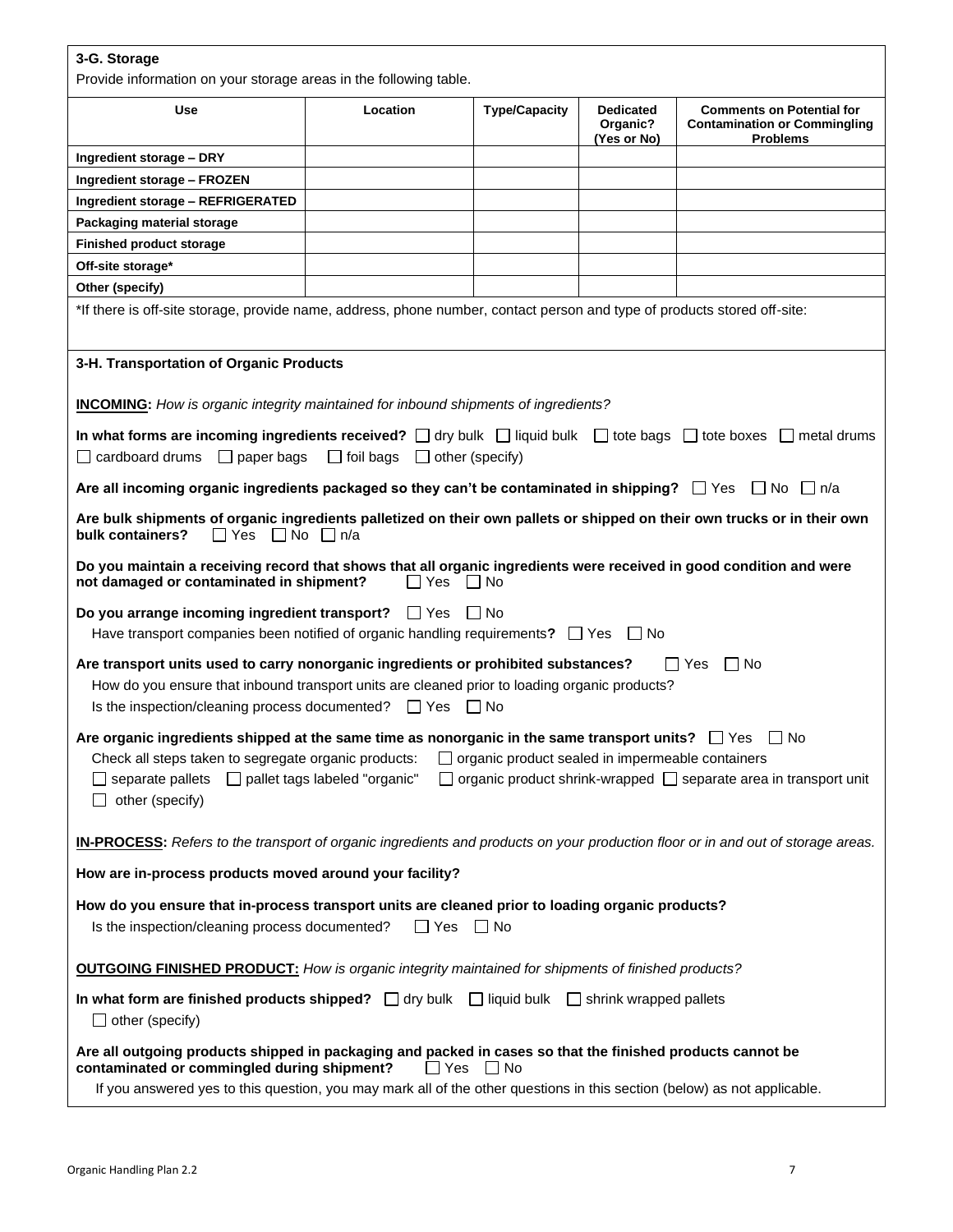| SECTION 3: Assurance of Organic Integrity (cont.)                                                                                                                                                                                                                                                                                                                                                     |                                                                                                                                                                                                                                                                                   |                      |                                                                                                                                                                                                                                                                                                                                                                                                                                                                                                                                                                                                                                                                                                                                                                                                                                                                                                            |                            |  |  |  |
|-------------------------------------------------------------------------------------------------------------------------------------------------------------------------------------------------------------------------------------------------------------------------------------------------------------------------------------------------------------------------------------------------------|-----------------------------------------------------------------------------------------------------------------------------------------------------------------------------------------------------------------------------------------------------------------------------------|----------------------|------------------------------------------------------------------------------------------------------------------------------------------------------------------------------------------------------------------------------------------------------------------------------------------------------------------------------------------------------------------------------------------------------------------------------------------------------------------------------------------------------------------------------------------------------------------------------------------------------------------------------------------------------------------------------------------------------------------------------------------------------------------------------------------------------------------------------------------------------------------------------------------------------------|----------------------------|--|--|--|
| How are outgoing products transported?                                                                                                                                                                                                                                                                                                                                                                |                                                                                                                                                                                                                                                                                   |                      |                                                                                                                                                                                                                                                                                                                                                                                                                                                                                                                                                                                                                                                                                                                                                                                                                                                                                                            |                            |  |  |  |
| Do you arrange outgoing product transport? $\Box$ Yes $\Box$ No $\Box$ n/a<br>Have transport companies been notified of organic handling requirements?<br>$\Box$ Yes<br>l INo                                                                                                                                                                                                                         |                                                                                                                                                                                                                                                                                   |                      |                                                                                                                                                                                                                                                                                                                                                                                                                                                                                                                                                                                                                                                                                                                                                                                                                                                                                                            |                            |  |  |  |
| Are transport units used to carry nonorganic products or prohibited materials? $\square$ Yes<br>∣ ∣No<br>∣ In/a<br>If yes, how do you ensure that outgoing transport units are cleaned prior to loading organic products?<br>Is the inspection/cleaning process documented? □ Yes □ No                                                                                                                |                                                                                                                                                                                                                                                                                   |                      |                                                                                                                                                                                                                                                                                                                                                                                                                                                                                                                                                                                                                                                                                                                                                                                                                                                                                                            |                            |  |  |  |
| Are organic products shipped at the same time as nonorganic in the same transport units?<br>$\Box$ No $\Box$ N/A<br>l I Yes<br>Check all steps taken to segregate organic products:<br>$\Box$ organic product sealed in impermeable containers<br>organic product shrink-wrapped □ separate area in transport unit<br>$\Box$ separate pallets $\Box$ pallet tags labeled "organic"<br>other (specify) |                                                                                                                                                                                                                                                                                   |                      |                                                                                                                                                                                                                                                                                                                                                                                                                                                                                                                                                                                                                                                                                                                                                                                                                                                                                                            |                            |  |  |  |
| <b>SECTION 4: Pest Management</b>                                                                                                                                                                                                                                                                                                                                                                     |                                                                                                                                                                                                                                                                                   |                      |                                                                                                                                                                                                                                                                                                                                                                                                                                                                                                                                                                                                                                                                                                                                                                                                                                                                                                            | 205.271                    |  |  |  |
|                                                                                                                                                                                                                                                                                                                                                                                                       |                                                                                                                                                                                                                                                                                   |                      | The Organic standards require management practices to prevent pests (removal of pest habitat, food sources, and breeding<br>areas, and prevention of access to handling facilities). Environmental factors (temperature, light, humidity, atmosphere, and air<br>circulation) may be used to prevent pests. Pests may be controlled using mechanical or physical means, such as traps, light, or<br>sound. Lures and repellents may be used if they do not contain prohibited substances or products produced using excluded<br>methods (genetically engineered). If these are not effective, a synthetic substance not on the National List may be used if BOC<br>approves use of the substance, method of application, and measures taken to prevent contact with ingredients or organic<br>products. Use of pest control products must be documented and included as part of the Organic Handling Plan. |                            |  |  |  |
| $\Box$ in-house: name of responsible person                                                                                                                                                                                                                                                                                                                                                           | What type of pest management system do you use?                                                                                                                                                                                                                                   |                      |                                                                                                                                                                                                                                                                                                                                                                                                                                                                                                                                                                                                                                                                                                                                                                                                                                                                                                            |                            |  |  |  |
|                                                                                                                                                                                                                                                                                                                                                                                                       | contract pest control service: name, address, phone number                                                                                                                                                                                                                        |                      |                                                                                                                                                                                                                                                                                                                                                                                                                                                                                                                                                                                                                                                                                                                                                                                                                                                                                                            |                            |  |  |  |
| Check all pest problems you generally have:<br>flying insects $\Box$ crawling insects $\Box$ rats<br>$\Box$ spiders<br>$\Box$ mice<br>$\Box$ birds<br>$\Box$ other (specify)                                                                                                                                                                                                                          |                                                                                                                                                                                                                                                                                   |                      |                                                                                                                                                                                                                                                                                                                                                                                                                                                                                                                                                                                                                                                                                                                                                                                                                                                                                                            |                            |  |  |  |
| Check all pest management practices you use:                                                                                                                                                                                                                                                                                                                                                          | good sanitation □ removal of exterior habitat/food sources<br>sealed doors and/or windows   repair of holes, cracks, etc.<br>physical barriers <b>I</b> sheet metal on sides of building exterior<br>heat treatments □ vacuum treatments □ carbon dioxide □ rotenone □ boric acid | $\mathbf{L}$         | $\Box$ clean up spilled product $\Box$ exclusion $\Box$ mowing<br>screened windows, vents, etc. nechanical traps<br>air curtains $\Box$ air showers $\Box$ use of beneficials<br>positive air pressure in facility $\Box$ monitoring $\Box$ incoming ingredient inspection for pests $\Box$ freezing treatments<br>inspection zones around interior perimeter $\Box$ ultrasound/light devices $\Box$ sticky traps $\Box$ diatomaceous earth<br>electrocutors $\Box$ pheromone traps $\Box$ scare eye balloons $\Box$ nitrogen $\Box$ vitamin baits $\Box$ pyrethrum $\Box$ ryania<br>disodium octal tetrahydrate $\Box$ fumigation $\Box$ fogging $\Box$ crack and crevice spray $\Box$ other (specify)                                                                                                                                                                                                    | $\Box$ precipitated silica |  |  |  |
| Check all aspects of your waste management system that apply:<br>$\Box$ on-site dumpster $\Box$ material recycling $\Box$ daily pick-up of waste $\Box$<br>composting $\Box$ field application of waste                                                                                                                                                                                               |                                                                                                                                                                                                                                                                                   |                      |                                                                                                                                                                                                                                                                                                                                                                                                                                                                                                                                                                                                                                                                                                                                                                                                                                                                                                            |                            |  |  |  |
| $\Box$ other (specify)<br>Does your waste management system provide habitat and/or food sources for pests? $\Box$ Yes $\Box$ No<br>If yes, please describe:                                                                                                                                                                                                                                           |                                                                                                                                                                                                                                                                                   |                      |                                                                                                                                                                                                                                                                                                                                                                                                                                                                                                                                                                                                                                                                                                                                                                                                                                                                                                            |                            |  |  |  |
| <b>Pesticide Use:</b>                                                                                                                                                                                                                                                                                                                                                                                 |                                                                                                                                                                                                                                                                                   |                      |                                                                                                                                                                                                                                                                                                                                                                                                                                                                                                                                                                                                                                                                                                                                                                                                                                                                                                            |                            |  |  |  |
| <b>Substance</b>                                                                                                                                                                                                                                                                                                                                                                                      | Provide information of pesticide use inside your facility for the last 12 months in the following table.<br><b>Target Pest</b>                                                                                                                                                    | <b>Location Used</b> | <b>Method of Application</b>                                                                                                                                                                                                                                                                                                                                                                                                                                                                                                                                                                                                                                                                                                                                                                                                                                                                               | Date(s) of Applications    |  |  |  |
|                                                                                                                                                                                                                                                                                                                                                                                                       |                                                                                                                                                                                                                                                                                   |                      |                                                                                                                                                                                                                                                                                                                                                                                                                                                                                                                                                                                                                                                                                                                                                                                                                                                                                                            |                            |  |  |  |
|                                                                                                                                                                                                                                                                                                                                                                                                       |                                                                                                                                                                                                                                                                                   |                      |                                                                                                                                                                                                                                                                                                                                                                                                                                                                                                                                                                                                                                                                                                                                                                                                                                                                                                            |                            |  |  |  |
|                                                                                                                                                                                                                                                                                                                                                                                                       |                                                                                                                                                                                                                                                                                   |                      |                                                                                                                                                                                                                                                                                                                                                                                                                                                                                                                                                                                                                                                                                                                                                                                                                                                                                                            |                            |  |  |  |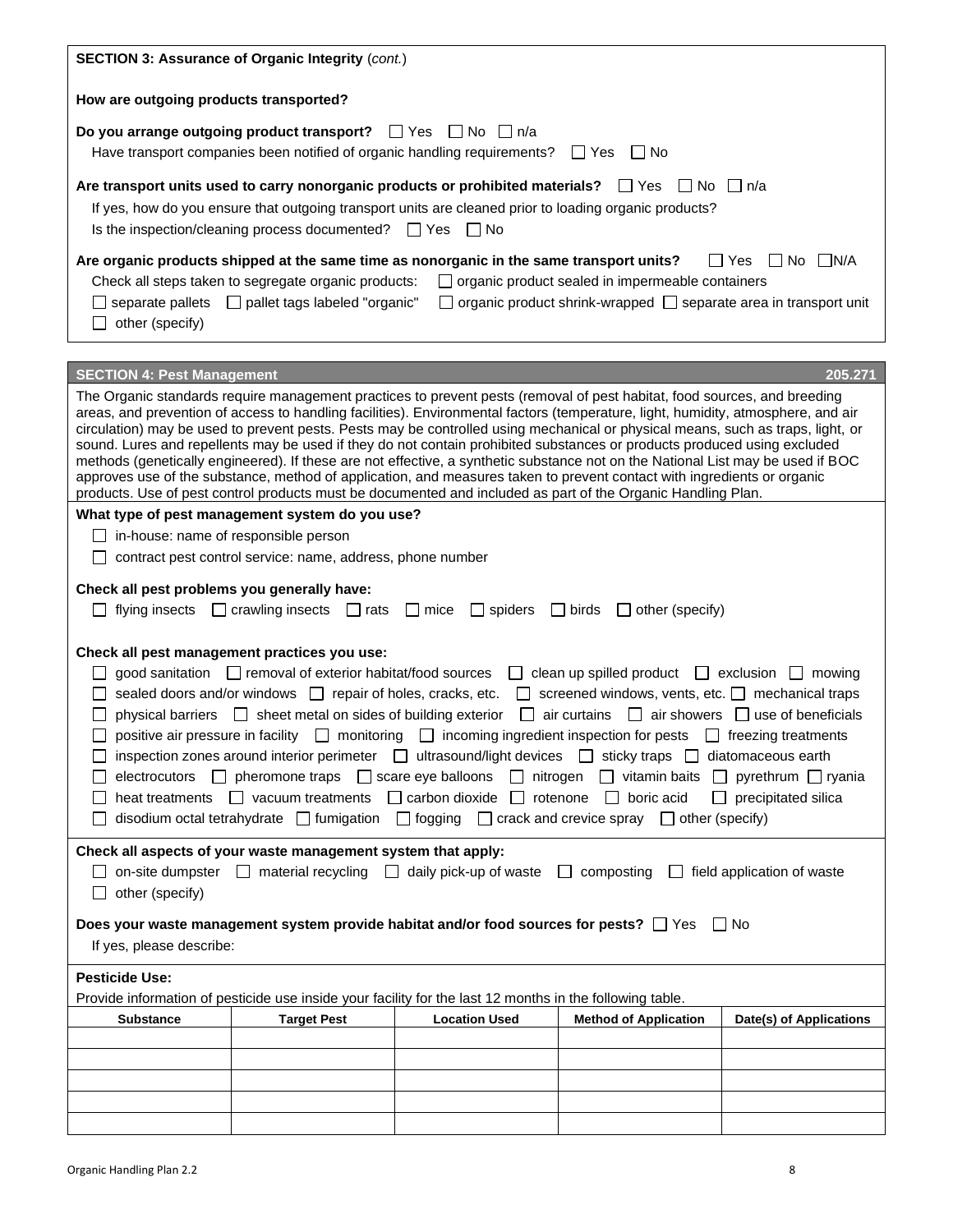| <b>SECTION 4: Pest Management (cont.)</b>                                                                                                                                                                                                                                                                                                                                                                                                                                                                                                                                                                                                                                                  |
|--------------------------------------------------------------------------------------------------------------------------------------------------------------------------------------------------------------------------------------------------------------------------------------------------------------------------------------------------------------------------------------------------------------------------------------------------------------------------------------------------------------------------------------------------------------------------------------------------------------------------------------------------------------------------------------------|
| Are records kept of all pesticide applications? Ves<br>l INo                                                                                                                                                                                                                                                                                                                                                                                                                                                                                                                                                                                                                               |
| Do pest control records indicate the location where pesticide applications take place? $\Box$ Yes $\Box$ No                                                                                                                                                                                                                                                                                                                                                                                                                                                                                                                                                                                |
| If a pest control substance is used, list all measures taken to prevent contact with organic products, ingredients or<br>packaging materials.                                                                                                                                                                                                                                                                                                                                                                                                                                                                                                                                              |
| Are any substances used which are prohibited according to the National List? $\square$ Yes<br>l INo<br>If yes, did you contact Baystate for approval prior to using? $\Box$ Yes $\Box$ No                                                                                                                                                                                                                                                                                                                                                                                                                                                                                                  |
| If prohibited pest control materials are used, what measures are taken or planned to prevent their use in the future?                                                                                                                                                                                                                                                                                                                                                                                                                                                                                                                                                                      |
| Are there any substances intended for use that are not listed above? $\Box$ Yes<br>l INo                                                                                                                                                                                                                                                                                                                                                                                                                                                                                                                                                                                                   |
| If yes, list substances intended for use:                                                                                                                                                                                                                                                                                                                                                                                                                                                                                                                                                                                                                                                  |
| <b>SECTION 5: Recordkeeping</b><br>205.103                                                                                                                                                                                                                                                                                                                                                                                                                                                                                                                                                                                                                                                 |
|                                                                                                                                                                                                                                                                                                                                                                                                                                                                                                                                                                                                                                                                                            |
| The Organic Standards require records disclose all activities and transactions of the operation, be maintained for 5 years, and<br>demonstrate compliance with the NOP Rule. Organic ingredients must be verified as certified organic. Organic products must be<br>tracked from receipt of incoming ingredients to sale of finished products. Organic finished product amounts must balance with<br>certified organic ingredients purchased. All relevant documents must identify products as "organic", and all records must be<br>accessible to the inspector.                                                                                                                          |
| Which of the following records do you keep for organic processing/handling?                                                                                                                                                                                                                                                                                                                                                                                                                                                                                                                                                                                                                |
| <b>INCOMING:</b>                                                                                                                                                                                                                                                                                                                                                                                                                                                                                                                                                                                                                                                                           |
| $\Box$ purchase orders $\Box$ contracts $\Box$ invoices $\Box$ bills of lading $\Box$ Certificates of Analysis $\Box$ Transaction Certificates<br>$\Box$ receiving records $\Box$ scale tickets $\Box$ Organic Certificates $\Box$ verification ingredients not produced using sewage sludge<br>$\Box$ Customs forms $\Box$ quality test results $\Box$ receipts $\Box$ verification ingredients produced/handled without ionizing radiation<br>commercial unavailability documentation if nonorganic ingredients are used in products labeled as "organic"<br>verification of non-GMO ingredients $\Box$ phytosanitary certificates $\Box$ NOP import certificates $\Box$ other (specify) |
| Are you purchasing from a non-certified distributor? $\Box$ Yes $\Box$ No                                                                                                                                                                                                                                                                                                                                                                                                                                                                                                                                                                                                                  |
| If yes, list non-certified distributors:                                                                                                                                                                                                                                                                                                                                                                                                                                                                                                                                                                                                                                                   |
| Do your records indicate the certified source of the ingredient purchased from the non-certified distributor? $\Box$ Yes $\Box$ No                                                                                                                                                                                                                                                                                                                                                                                                                                                                                                                                                         |
| <b>IN-PROCESS:</b>                                                                                                                                                                                                                                                                                                                                                                                                                                                                                                                                                                                                                                                                         |
| $\Box$ ingredient inspection forms $\Box$ blending reports $\Box$ production report/batch sheet $\Box$ equipment clean-out logs<br>$\Box$ packaging reports $\Box$ sanitation logs $\Box$ QA reports $\Box$ production summaries (12 mos.) $\Box$ other (specify)                                                                                                                                                                                                                                                                                                                                                                                                                          |
| <b>STORAGE:</b>                                                                                                                                                                                                                                                                                                                                                                                                                                                                                                                                                                                                                                                                            |
| $\Box$ ingredient inventory reports<br>$\Box$ finished product inventory reports $\Box$ other (specify)                                                                                                                                                                                                                                                                                                                                                                                                                                                                                                                                                                                    |
| <b>OUTGOING:</b><br>$\Box$ shipping log $\Box$ purchase orders $\Box$ sales orders/invoices $\Box$ transport unit inspection forms $\Box$ bills of lading<br>$\Box$ scale tickets $\Box$ Organic Certificates $\Box$ export declaration forms $\Box$ Transaction Certificates $\Box$ sales summary log<br>$\Box$ phytosanitary certificates $\Box$ shipping summary log $\Box$ audit control register $\Box$ complaint log $\Box$ other (specify)                                                                                                                                                                                                                                          |
| Lot number tracking of ingredients is required by the organic standards. List out the points in your recordkeeping<br>where the lot numbers are documented (purchase, receiving, production, storage, etc.):                                                                                                                                                                                                                                                                                                                                                                                                                                                                               |
| Describe your lot numbering system for finished products:                                                                                                                                                                                                                                                                                                                                                                                                                                                                                                                                                                                                                                  |
| The organic standards require non-retail (master or wholesale) cases used to pack or store product to have lot numbers<br>for organic products. If you use master cases, are lot codes on them? $\Box$ Yes $\Box$ No $\Box$ n/a                                                                                                                                                                                                                                                                                                                                                                                                                                                            |
| Can your recordkeeping system track each lot of finished product back to the certified supplier's lot number for each lot<br>of ingredient used? $\Box$ Yes<br>∣∣No                                                                                                                                                                                                                                                                                                                                                                                                                                                                                                                        |
| Can your recordkeeping system balance organic ingredients in with the finished product out? $\square$ Yes<br><b>I</b> I No                                                                                                                                                                                                                                                                                                                                                                                                                                                                                                                                                                 |
| How long do you keep your records? (The National Organic Standards require that records be kept for 5 years.)                                                                                                                                                                                                                                                                                                                                                                                                                                                                                                                                                                              |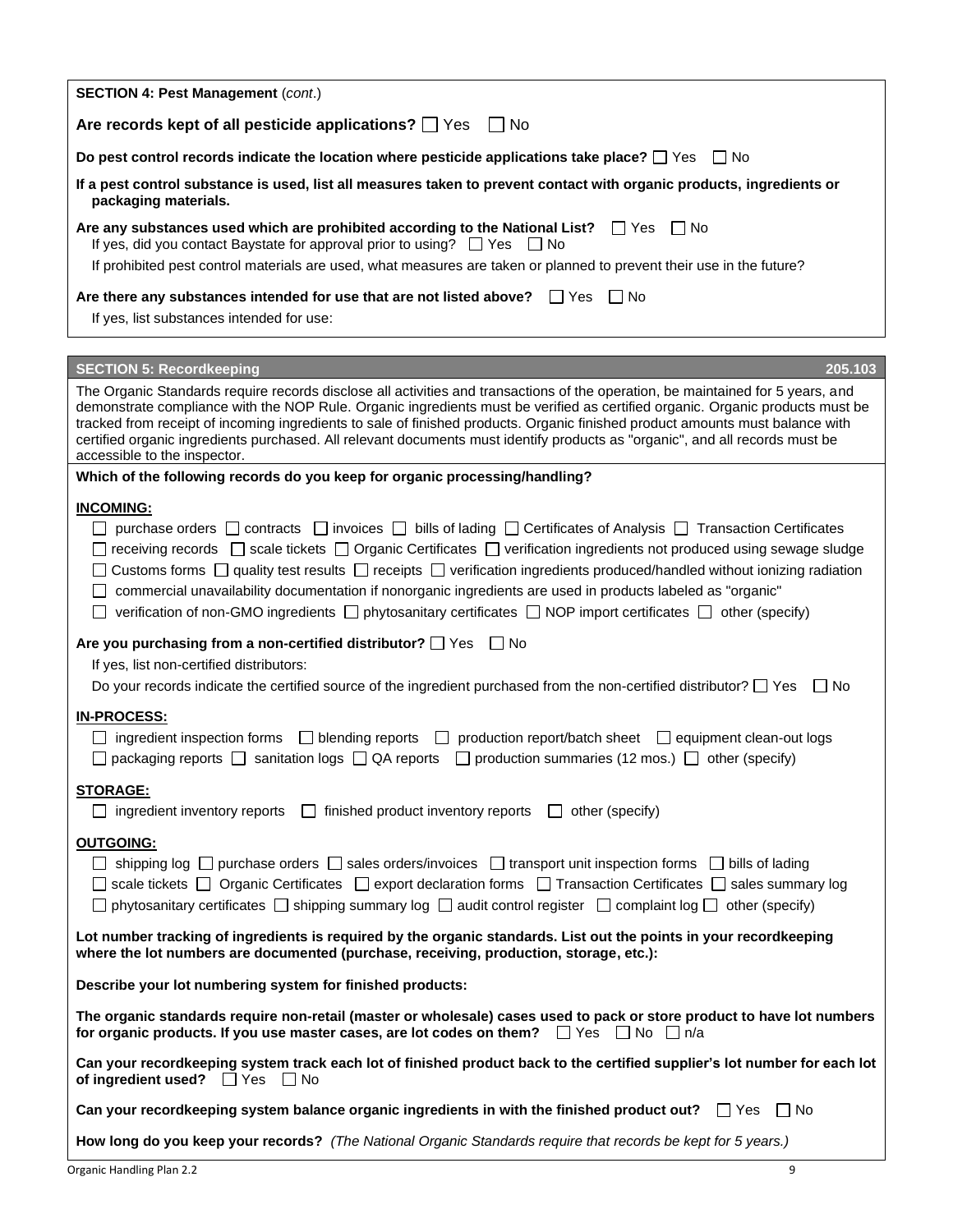| SECTION 6: Certification Status, Canadian Equivalency, and the Export and Import of Products and Ingredients                                                                                                                                                                                                                                                                                                                                                                                                                                                                       |
|------------------------------------------------------------------------------------------------------------------------------------------------------------------------------------------------------------------------------------------------------------------------------------------------------------------------------------------------------------------------------------------------------------------------------------------------------------------------------------------------------------------------------------------------------------------------------------|
| Has this operation, or a responsible party (owner, manager) connected to this operation, ever previously held organic                                                                                                                                                                                                                                                                                                                                                                                                                                                              |
| certification? <sup>1</sup> Yes <sup>1</sup> No                                                                                                                                                                                                                                                                                                                                                                                                                                                                                                                                    |
| List previous years certified organic and name of accredited certifying agency:                                                                                                                                                                                                                                                                                                                                                                                                                                                                                                    |
| List current organic certification by other accredited certifying agencies:                                                                                                                                                                                                                                                                                                                                                                                                                                                                                                        |
| Has organic certification ever been denied, suspended, or revoked? $\Box$ Yes $\Box$ No $\Box$ n/a<br>If yes, describe the circumstances and attach a list of all non-compliances noted by the certifying agent issuing the decision,<br>and corrective actions you took to address the non-compliances:                                                                                                                                                                                                                                                                           |
| I have attached non-compliances and corrective actions.                                                                                                                                                                                                                                                                                                                                                                                                                                                                                                                            |
| If you were ever certified, or are currently certified, by another agency, submit your last certificate issued, the last post-<br>inspection letter received, any non-compliances cited, and corrective actions you took to fix the non-compliances.                                                                                                                                                                                                                                                                                                                               |
| I have attached non-compliances and corrective actions.                                                                                                                                                                                                                                                                                                                                                                                                                                                                                                                            |
| I have attached current certification certificate, and last post-inspection letter.                                                                                                                                                                                                                                                                                                                                                                                                                                                                                                |
| Do you plan on shipping any of your finished organic products to Canada? $\Box$ Yes $\Box$ No<br>If yes, do you have proof that all USDA/NOP compliant organic agricultural ingredients have not been produced<br>hydroponically and have been produced without using Sodium (chilean) nitrate and that all livestock products have been<br>produced according to the terms of the US-Canada Organic Equivalency Arrangement? $\Box$ Yes $\Box$ No<br>If yes, list all products you intend on shipping to Canada. You may attach as separate list of products shipping to Canada:  |
| Do you plan on accompanying shipments to Canada with a full copy of your Certification Certificate which includes the<br>statement "Certified in accordance with the terms of the US-Canada Organic Equivalency Arrangement"? □ Yes □ No                                                                                                                                                                                                                                                                                                                                           |
| Explain any special circumstances:                                                                                                                                                                                                                                                                                                                                                                                                                                                                                                                                                 |
| The National Organic Program requires adherence to various international arrangements concerning the trade of organic feed,<br>ingredients and finished products. Specific documentation is required to be obtained with each shipment into, or out of, the US.<br>Organic products must be able to be tracked from the source to the destination, and all products must be verified as certified<br>organic. All relevant documentation must be collected in a timely manner and records of incoming and outgoing shipments must<br>be accessible to the certifier and inspector. |
| Do you plan on using ingredients, raw materials, feed, processing aids, etc. that have been imported from any foreign<br>country/region? □ Yes □ No                                                                                                                                                                                                                                                                                                                                                                                                                                |
| If yes, please list all ingredients/materials and all source location(s):                                                                                                                                                                                                                                                                                                                                                                                                                                                                                                          |
| Are you the direct importer for these ingredients and materials? $\Box$ Yes $\Box$ No                                                                                                                                                                                                                                                                                                                                                                                                                                                                                              |
| $\Box$ I have retained all documentation received with each shipment, including the following (specify):                                                                                                                                                                                                                                                                                                                                                                                                                                                                           |
| Are you using an organic certified importer(s)/distributor(s)? $\Box$ Yes $\Box$ No                                                                                                                                                                                                                                                                                                                                                                                                                                                                                                |
| $\Box$ I have the distributor(s) current organic certificate documentation.                                                                                                                                                                                                                                                                                                                                                                                                                                                                                                        |
| If you are importing ingredients, feed, or finished products from any foreign country/region, import documentation<br>completed by the appropriate certifying agency is required. Do you retain the proper import documentation showing<br>everything imported from any of these countries has been approved by the correct certifying agency? $\Box$ Yes $\Box$ No                                                                                                                                                                                                                |
| If you are importing product through an uncertified distributor, confirm that you are obtaining and keeping the proper<br>import documentation on file. $\Box$ Yes $\Box$ No                                                                                                                                                                                                                                                                                                                                                                                                       |
| If you are importing ingredients, feed, or finished products from any other foreign country/region that may be subject to<br>phytosanitary screening, do you verify that they have not been treated with a prohibited substance at the port of<br>entry? $\Box$ Yes $\Box$ No                                                                                                                                                                                                                                                                                                      |
| Do you plan on shipping/exporting finished products to any foreign country/region except Canada? $\Box$ Yes $\Box$ No                                                                                                                                                                                                                                                                                                                                                                                                                                                              |
| If yes, please list all export destinations for your product:                                                                                                                                                                                                                                                                                                                                                                                                                                                                                                                      |
| If yes, list all products that you plan on exporting and their respective country or countries of export. You may attach a                                                                                                                                                                                                                                                                                                                                                                                                                                                         |
| separate list of products with their respective destinations:                                                                                                                                                                                                                                                                                                                                                                                                                                                                                                                      |
| If yes, list the documentation sent with each shipment.                                                                                                                                                                                                                                                                                                                                                                                                                                                                                                                            |
| Are you in compliance with the requirements for exporting organic products covered by Equivalency Trade<br><b>Arrangements?</b> (For a full list of these Arrangements see our Program Manual) $\Box$ Yes $\Box$ No<br>If yes, describe how you are in compliance.                                                                                                                                                                                                                                                                                                                 |